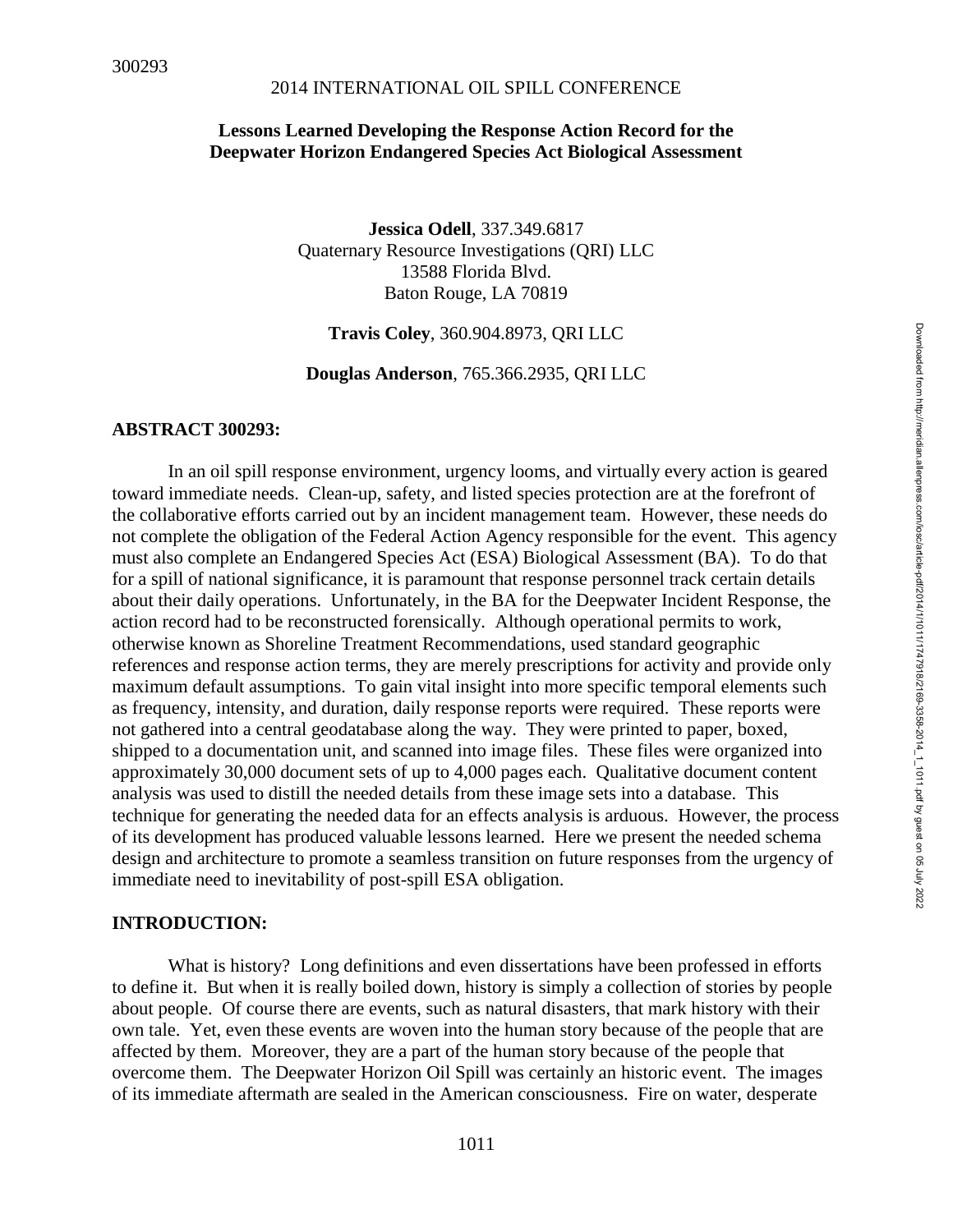oiled wildlife, and blackened white sand beaches will not be forgotten. However, once there was no more fire on the water, and the direct effects of crude oil on wildlife were less common, the story that followed received much less attention. As with the recovery of most disasters, the Deepwater Horizon response has been a long march, requiring not only strategic planning, but relentless perseverance. Although it was instigated by a tragic event, the vast response is an epic tale of diversity, collaboration, and human acheivement. As the response winds to a close, the Endangered Species Act Biological Assessment (BA) team has been tasked with telling this vast story geospatially, from the perspective of the listed species potentially affected by response actions. The BA Team must analyze the effects of the actions taken in response to the spill, not the direct effects of the spilled oil. This conversion of daily events to summations of effects is not possible without a digital version of the story. Make no mistake, there were many digital, tabular, and even geospatial chapters written by responders along the way. However, the BA team had to institute novel means to make them all sing the same school song.

Many aspects of the response were standardized and preplanned under the Incident Command System. The Federal Emergency Management Agency (FEMA 2013) defines this as a system that:

- Allows for the integration of facilities, equipment, personnel, procedures and communications operating within a common organizational structure.
- Enables a coordinated response among various jurisdictions and functional agencies, both public and private.
- Establishes common processes for planning and managing resources.

It is true that this system lays out important procedures including interagency integration, clear structure, standard protocols, and even daily report forms. But what about the story? In these stated goals of ICS, a strategy for documenting events in a singular database is not even listed as a priority.

## **PROCESS:**

## **Developing the Deepwater Horizon Action Record:**

With a spill of national significance, it is easy for responders to recall anecdotes of what occurred on their watch. For many, they are simply evoking memories of moments which may have changed the entire course of their lives. But memories of the story do not translate into a geospatial action record. This is not to insinuate that there were no digital records at all. Many ambitious, tech-savvy responders tracked events that were pertinent to their post with GIS. Individually, the datasets they created were novel and effective in meeting the needs of their assigned mission. However, it is false to assume that all of their distinct wells of information can be fused together with a few fell strokes of automation. GIS was instrumental in the allocation of resources, the tracking of oiling, and the management of resource risks on the response. For instance, the entire shoreline is divided into Shoreline Cleanup Assessment Technique (SCAT) segments. SCAT teams delineate these parcels of affected shoreline as they complete their initial oiling surveys. They are labeled with a naming convention and serve as standard geographic references for the duration of the response. Additionally, GIS developers on the response were eventually able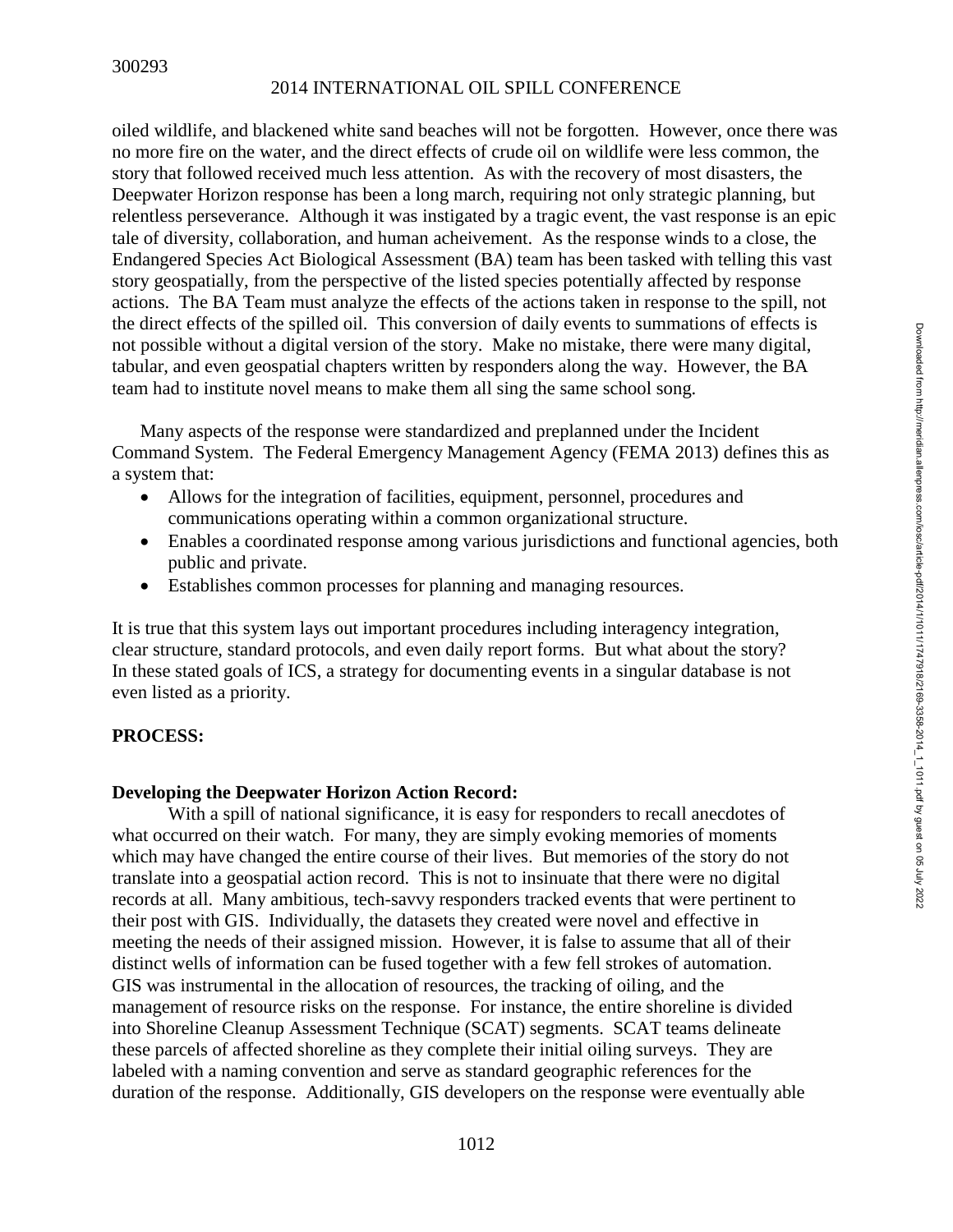to leverage professional mobile grade GPS devices to generate response data from the field. As of the third year of response, operations personnel are entering standardized data in real time on these devices as they reach the end of each SCAT Segment. The main purpose of the data they are collecting is to help determine the overall benefit of the operation. These data can be used to target segments for completion and removal from emergency response status. These data are not designed to facilitate a species effects analysis.

In addition to data, response documents are an important source of information regarding cleanup activities. Responders complete a whole suite of ICS forms each day. The table below presents a sample of these forms as recommended by National Incident Management System (NIMS) ICS Forms Booklet, FEMA 502-2 (National Incident Management System 2010).

| <b>ICS</b><br>Form | Form Title                                    | <b>Typically Prepared by</b>                                        |
|--------------------|-----------------------------------------------|---------------------------------------------------------------------|
| <b>ICS 201</b>     | <b>Incident Briefing</b>                      | Initial Incident Commander                                          |
| <b>ICS 202</b>     | <b>Incident Objectives</b>                    | <b>Planning Section Chief</b>                                       |
| <b>ICS 203</b>     | <b>Organization Assignment</b><br>List        | <b>Resources Unit Leader</b>                                        |
| <b>ICS 204</b>     | <b>Assignment List</b>                        | <b>Resources Unit Leader and Operations</b><br><b>Section Chief</b> |
| <b>ICS 214</b>     | <b>Activity Log</b>                           | All Sections and Units                                              |
| <b>ICS 215</b>     | <b>Operational Planning</b><br>Worksheet      | <b>Operations Section Chief</b>                                     |
| <b>ICS 218</b>     | <b>Support Vehicle/Equipment</b><br>Inventory | Ground Support Unit                                                 |
| <b>ICS 220</b>     | <b>Air Operations Summary</b><br>Worksheet    | <b>Operations Section Chief or Air Branch</b><br>Director           |

## **Table 1 - Sample of ICS form types**

These forms are either filled out by hand on paper or submitted in basic digital formats such as spreadsheets and word processing documents. The documentation unit is responsible for collecting and storing these forms. The procedures used by the documentation unit are important to grasp in order to understand some of the challenges the BA team faced when preparing a digital version of the story. Forms were either collected in boxes in their original handwritten format or were printed from their basic digital form. These stacks of documents were then couriered to the documentation unit headquarters for processing. There, they were all fated to end up in the same format. Each page was filed into a set of like documents and then scanned into an individual image file.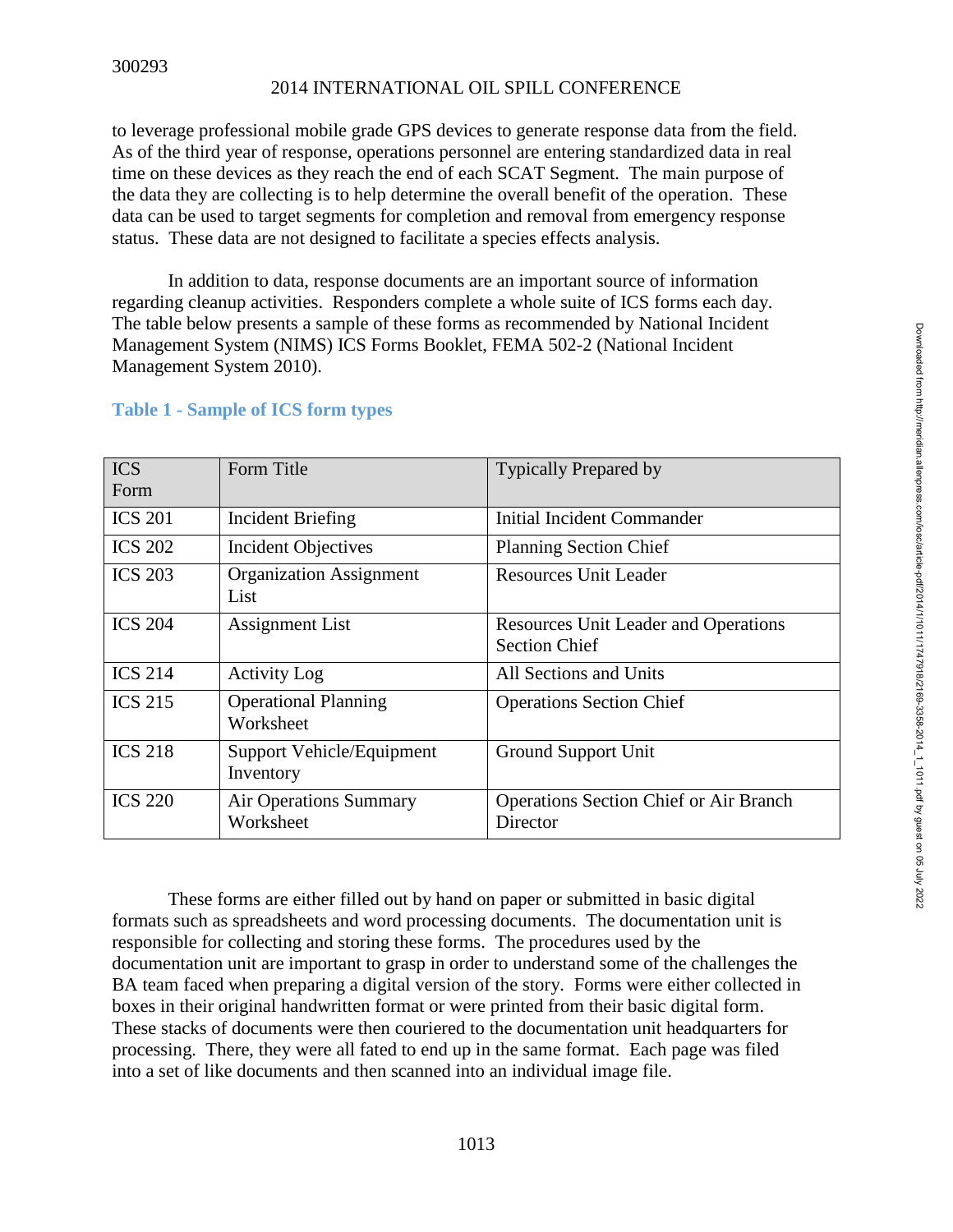The disparity in formatting and purpose of the wide range of data and document choices from the Deepwater Response presented a unique and diabolical challenge for the ESA BA Team. When they began, they operated under a primary false assumption. It was believed that there existed a cohesive, geographically aware action record with details such as equipment types used and scale of operations. As they embarked into the discovery phase of the assessment process to identify the best available data, it quickly became apparent that this golden record was little more than fantasy. It was true that all the information they needed was available – just not in a ready to use form. The scanned images of ICS forms were not text searchable. The GIS reporting tools had been designed to meet immediate response needs, such as allocation of resources and oiling reports. Even the conservation measure checklists used to minimize adverse effects to listed species were mired with amorphous comments and dissimilar use of form entry options.

Typically, a BA is pre-emptive. A traditional BA completes an effects analysis on proposed projects. Therefore, the actual data analysis required is usually minimal. However, the Deepwater Horizon BA was far from typical. Addressing effects to listed species from response actions that transpired over the course of at least three avian wintering migrations, three sea turtle nesting seasons, and a multitude of habitat types could not be accomplished with a cursory look at the overall situation. The BA team had to find a way to leverage what was available to reach their goal. This meant finding common ground among the wide ranging datasets. Although the majority of the data and documents available resembled little information islands, some data building blocks did stay constant throughout the response. These building blocks were fashioned as a function of the SCAT Process: Shoreline Treatment Recommendations (STRs) and SCAT Segments. The BA team used these as the necessary link to bridge the gap between the various sources of response information. SCAT Segments were the standard in geographic referencing during the response. In addition, STRs (essentially operational permits to work) were written for specific ranges of SCAT Segments. STRs use standard language when prescribing cleanup actions. This language helped the BA team to deconstruct components of response and distill a list of basic actions. Those actions could then be assessed holistically by species experts to determine what consequences they were likely to cause.

During the response, as the prescribed cleanup per each STR was completed, SCAT followed up with additional surveys. If the follow-up survey showed that SCAT segments had not reached cleanup endpoints, a new STR was issued to continue the cleanup as needed. This process was consistent across the area of response (AoR). If each sequential STR covered the same range of SCAT Segments for the duration of the response, filing them into an action record would have been more straight-forward. Instead, the range of SCAT Segments covered by each STR was much more dynamic. GIS technicians did manage datasets which contained information about past, present, and future STRs for each segment. Unfortunately, they did so using single cells of information. Storing data in arrays inside single cells is poor practice, because information held within single cells cannot be queried effectively using database management techniques. To make matters worse, this array also contained attributes to the STRs to document their status (e.g. completed or generated) at the time the record was made. Attributes within attributes also make for messy data. The BA team used what they could from this dataset, but every good data manager knows that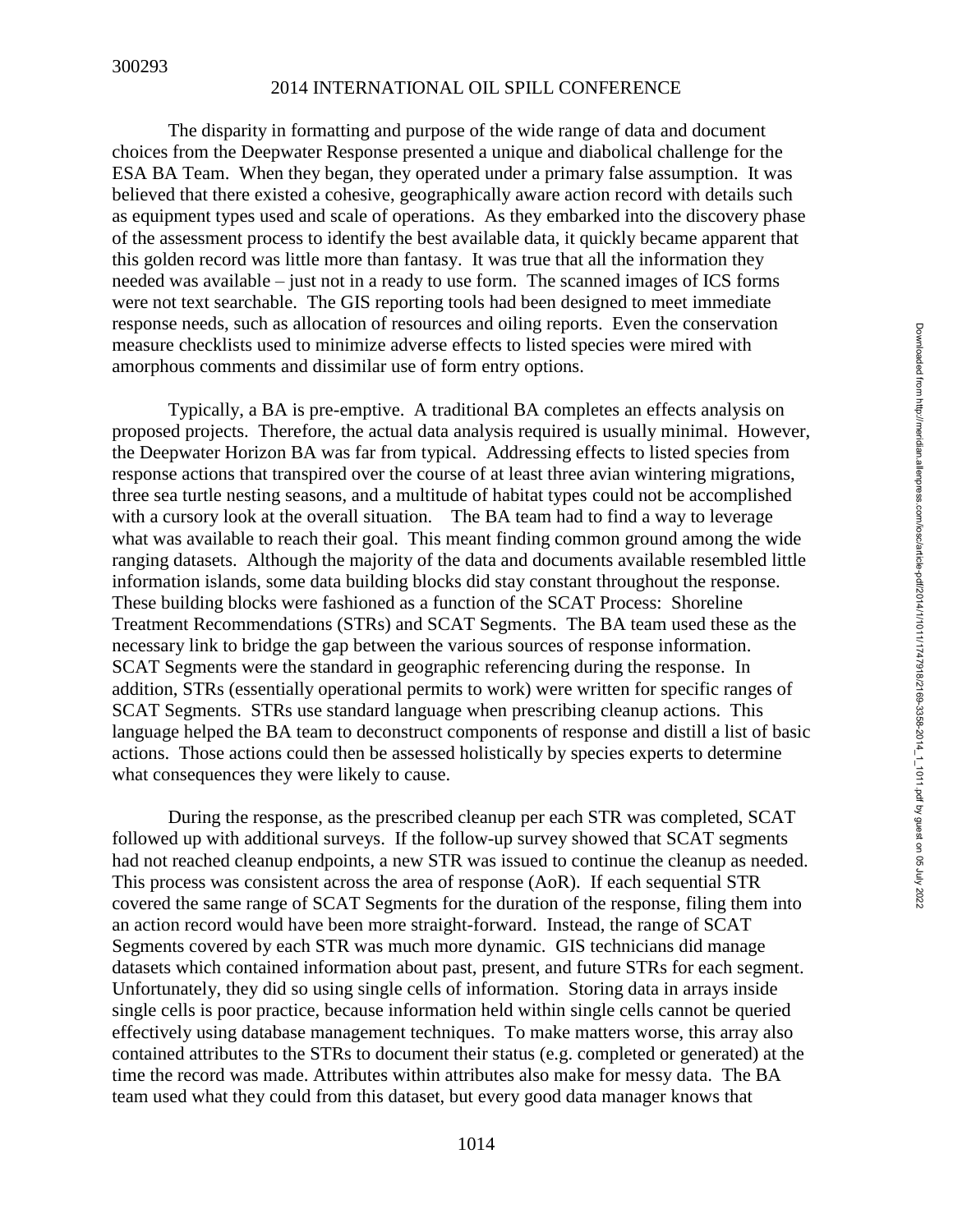dealing with data fraught with variable delimiters is messy and time-consuming. The BA team has to form an organized solution to set a strong foundation for their analysis. Relationships between SCAT Segments and STRs were paired in a streamlined events index to meet this need. In addition, the BA Analysis Coordinator built a full dataset to capture actions and dates associated with STRs, called the Prescribed Action feature class (PAFC). By folding this information into a cohesive dataset, the BA team successfully created a temporal and spatial foundation for the continued construction of the forensic action record. The figure below illustrates the concept behind the PAFC. Just as each STR covers a range of SCAT Segments spatially, each SCAT Segment temporally undergoes a series of STRs. The events index captures these unique relationships individually. For instance, in this example, [Segment 6] [STR 2] and [Segment 6] [STR 3] would both constitute unique events.



## **Figure 1 - Illustration of events index concept in the Prescribed Action feature class.**

The BA team used available PDFs of each STR to qualitatively extract information pertinent to listed species. This information was funneled into ready to use data associated to each SCAT Segment/STR event. Although STRs are a good resource for general action descriptions per segment, they are lacking in temporal details such as frequency and active date ranges. The Federal On-Scene Coordinator signature date was used as the primary indicator of an STR going active. Secondary and tertiary indicators for activation of an STR were date prepared and SCAT Survey date, respectively. These surrogate activation dates were used to generate estimates on start and end dates of STRs. This method does not provide the desired accuracy regarding STR effective dates, in some cases. The start and end dates of STRs were important to the BA effects analysis, and a best estimate was not always sufficient. The timing of response activities can be just as essential as the location, as some species only use habitat resources seasonally. For example, sea turtles lay their eggs beneath the sand where they are vulnerable to disturbance and damage from subsurface cleaning activities. However, this is only a concern during sea turtle nesting season. With construction of the PAFC underway, the BA Team began to look to other sources of information to add clarity and accuracy to temporal components of the action record. Frequency, intensity, and seasonality could not be glanced over.

While STRs were beneficial for their standard language and consistent use throughout the response, the qualitative document content analysis could not end there. Due to inherent qualities in their original purpose, STRs could not be used as a stand-alone dataset for the effects analysis. STRs prescribe cleanup activities, sometimes with a range of options. Prescriptions do not equate to a clear record of what occurred when. They can only provide maximum default assumptions. Despite the drawbacks of the STRs, the BA Team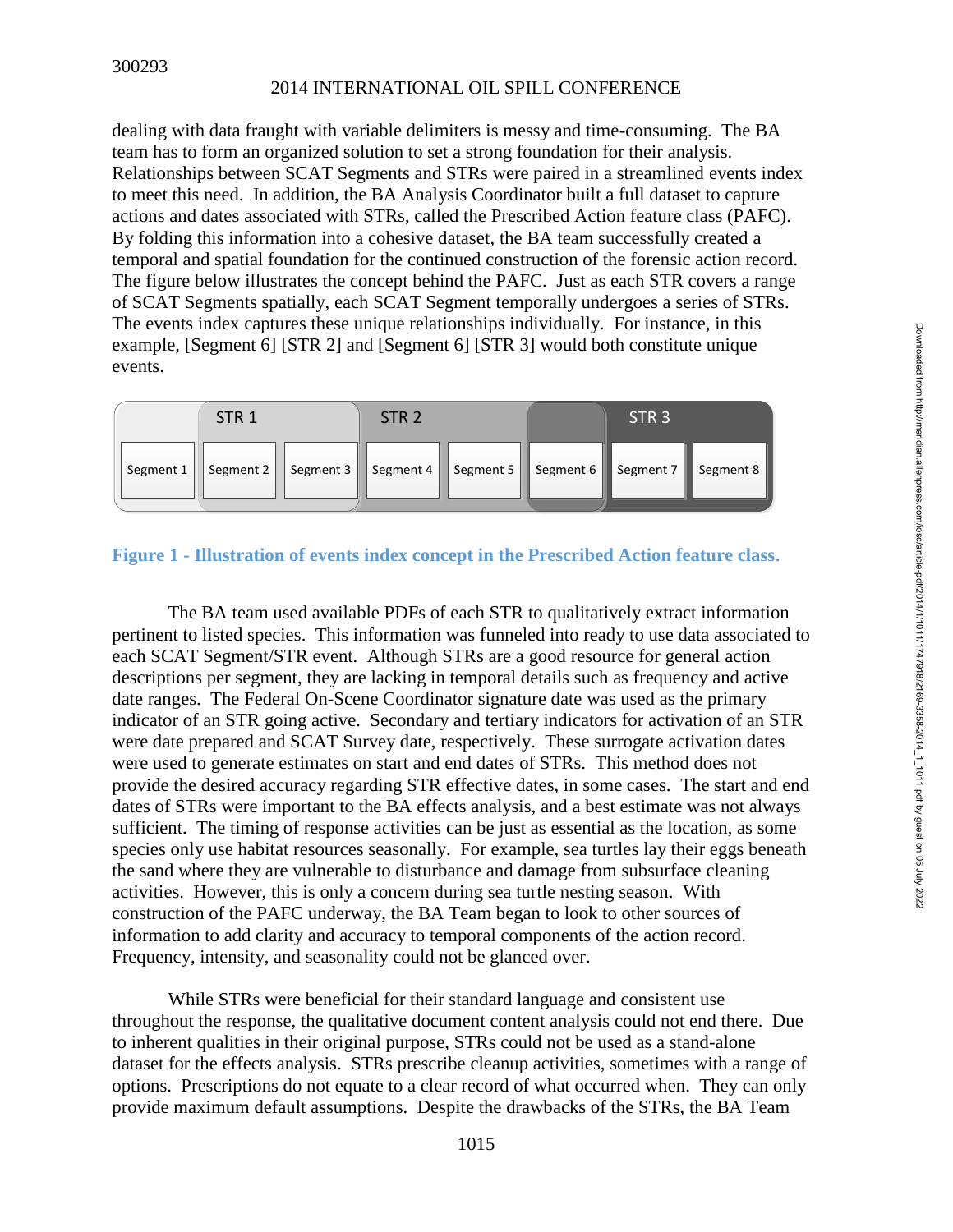was aware of the challenge they would face in finding actual action record components for the whole response. The BA team set the PAFC as a priority dataset to construct, and concurrently pursued a viable alternative for generating accurate temporal action data.

ICS forms emerged as the BA team's second target. They can be used to validate effective date ranges of STRs, identify which options from the STR prescriptions were used, and add data about intensity of the operations. Intensity is very difficult to predict using only the STR. By finding more details about the types of equipment used, the entourage of vehicles that accompanied heavy machinery, and the actual frequency of operations, intensity becomes less of a guess and more of a math problem. That being said, the math could not start until the useful content of the forms was unlocked. The BA team had to find a way to sift through the towers of documents and the terabytes of image files to unlock information held in the numerous ICS forms. Their strategy was to use stratified sampling with emphasis in returning results that were both statistically confident and legally defensible.

The most comprehensive source of ICS forms was the database of scanned images made by the USCG Documentation Unit. As previously discussed, these images were scanned copies of ICS forms generated by responders across the AoR. The documentation unit used a system of categorizing to prepare original documents for scanning. The attributes used to separate groups of documents were as follows: Categories, Subcategories, General Descriptions, Number of Pages, and Date Range. Each page of each document set was also assigned a serial number associated with the image file name. By June of 2012, 100 spreadsheets with varying schemas containing the document set categories and serial number ranges had been created by the documentation unit. Using database management techniques, the BA Team Analysis Coordinator organized these tables into a singular database with a cohesive schema. This compiled database contained nearly 30,000 document sets. Each document set contained a number of individual pages, some numbering upwards of 4,000 pages. By filing the variant tables of document information into one cohesive database, the BA team was able to take a systematic approach to bulk searching in the massive dataset. Areas within occupied or federally designated critical habitat for the focus species of the Deepwater BA were prioritized using this method. Additionally, date ranges when species are utilizing said habitat were targeted in the preliminary sorting.

The BA team worked remotely from home offices all over the country. Therefore, a cloud-based solution for data entry into the action record database was ideal. The BA Team GIS Administrator developed a geographically aware web form to fulfill this need. The fields on the form were tailored to encourage users to move through documents as swiftly as possible, gleaning only information which would be valuable to the final analysis. Design of form entry is tricky. It is important to balance the flexibility needed to capture user insights with the rigidity of maintaining consistency in the information. Data validation with drop down menus and data type restrictions are excellent tools in making control features feel less restrictive. In addition to careful design on the front end of user interface, it is critical to carefully design a streamlined data consumption structure on the back end.

Many of the response database tables contain pivoted data. This type of data stores too much information per record. One such instance is the BMP Checklist dataset. In the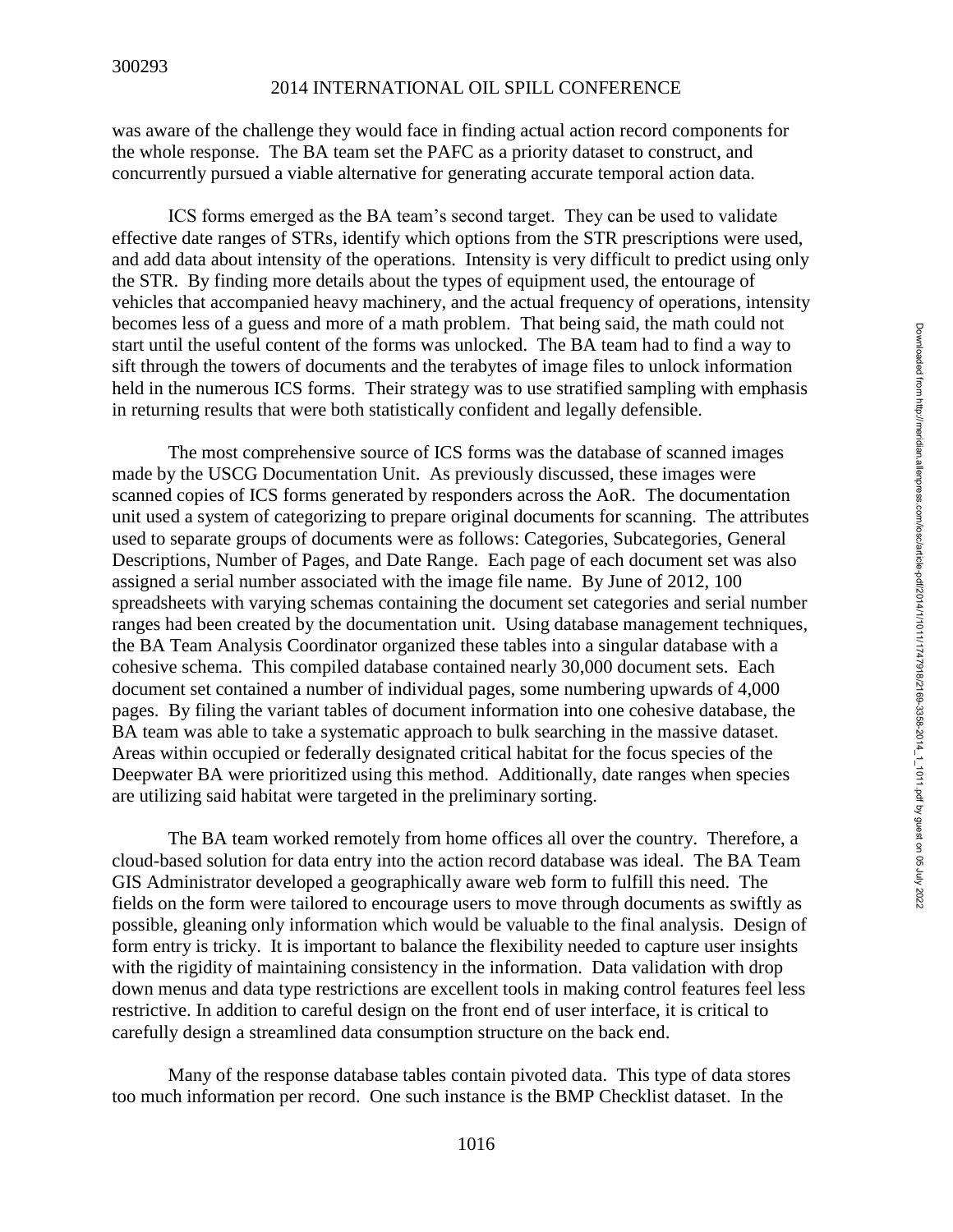BMP Checklist data collected on the response, compliance for a list of BMPs is contained within a single record. This single record was collected for a wide range of locations, yet was tied to a single coordinate (latitude and longitude). A pivoted dataset, like this one, cannot be queried for specific results; it requires significant untangling before it is viable for analysis. These datasets, without even addressing the location disparity, require a complex query, subquery, and aggregate function with case analysis to return any useful data. This was prevented in the action record database by completing pre-posting filtering as the data was submitted. The records were addressed in a manner where the actions could be spread across many individual locations, but not contained within a single record. Each combination of location and action was given a single record of occurrence. For example, if the user selected three segments and three actions, nine records would be created, effectively unpivoting on two parameters. Information in data fields were paired in a way that generated unique records for every combination of activities, dates, and locations that were identified in the ICS forms. These data, combined with the PAFC, have facilitated detailed effects analyses for the listed species in the Deepwater Horizon AoR. The action types and data architecture used to build the forensic Deepwater Horizon Action record are flexible and could inform planning for future spills.

## **CONCLUSION AND LESSONS LEARNED:**

The response community is regularly inundated with plans. Safety plans, environmental plans, cleanup plans, and spill prevention plans are all critical to protecting the lives of people in the industry and the resources in the surrounding environment. Asking for data strategy to be brought into the forefront may seem like a misalignment of priorities, but information is at the core of each of these other subjects. Strategic data management can make each of the other plans more powerful, while also addressing regulatory compliance. Furthermore, by using the lessons learned from the ESA BA of the Deepwater Horizon incident response, we can make a lasting contribution to responses yet to come.

The following principles should be used when generating a data plan:

- 1. Do not underestimate the urgency of a response environment. Individual motivations and responsibilities are variables which cannot be overlooked when considering a data plan. User interfacing must be efficient. It must be scalable and must not interrupt the priorities of the response at large.
- 2. Identify variables which are pertinent to regional species and other resources in advance. Design data fields to capture information that contributes to these variables, while still meeting the immediate needs of the response.
- 3. Do not create pivoted data. Take the time to incorporate ISO standard database management principles as the data is consumed.
- 4. Leverage best available technology. Cloud-based solutions and professional grade mobile GPS devices can be used in concert to lend both accuracy and precision to response data collection and distribution. This does not mean device fleets need to be purchased in advance. The device itself is not as important as advance preparation of a plan of fundamentals for its use. Use of a mobile program development matrix will be sufficient to evaluate against market offerings.